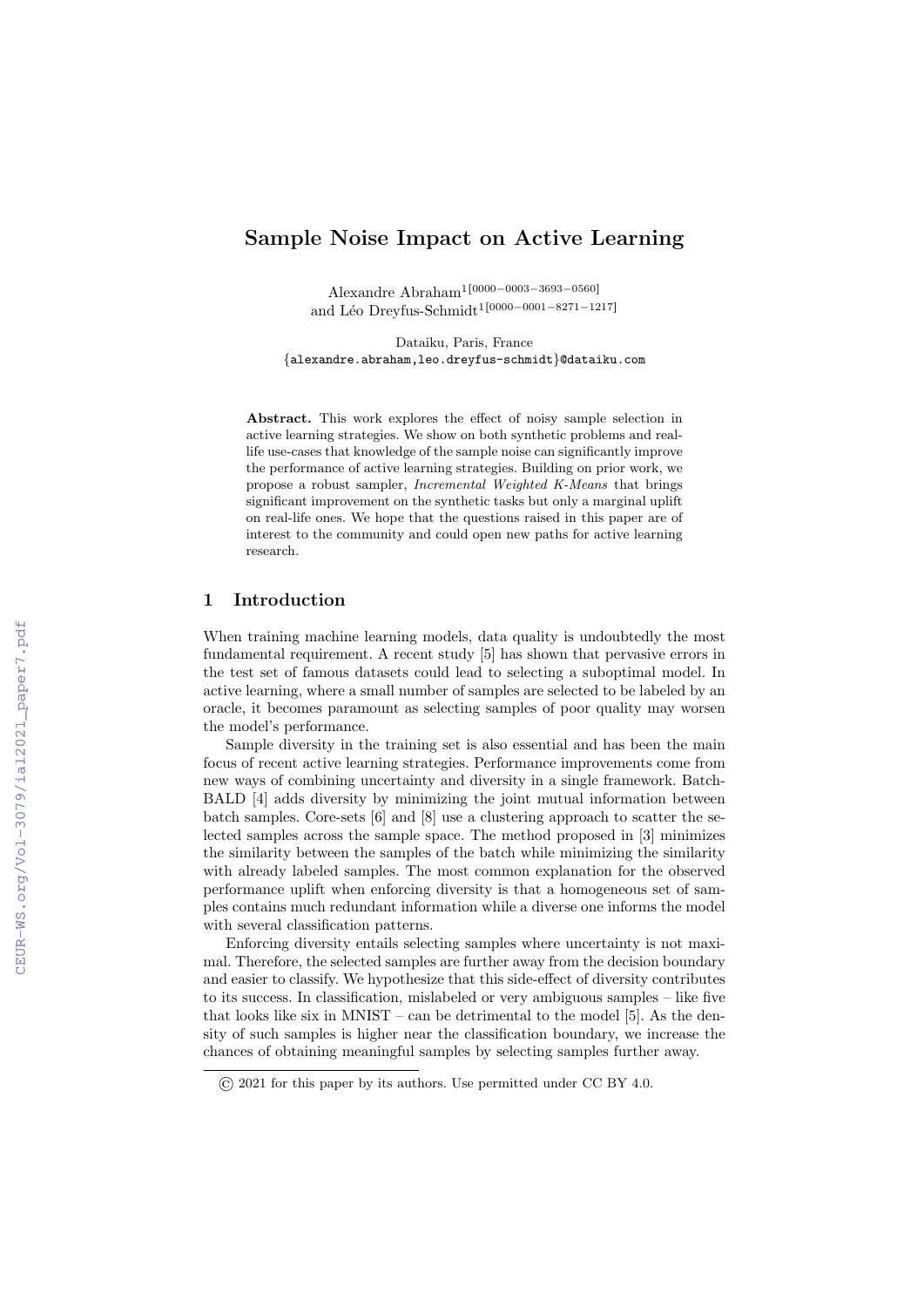This paper proposes a metric to evaluate the quantity of such noisy samples in a dataset, and we design a query strategy to avoid them. We first validate our approach by showing the existence of these samples on a synthetic example and observe that diversity-based methods are less likely to select those. We show that our results obtained on synthetic data do not generalize well to real tasks, propose an explanation and ideas to mitigate the problem.

## 2 Sample-noise robust strategies

In the following,  $D$  designates a dataset and h a probabilistic classifier. A subscript indicates the nature of datasets:  $L$  stands for labeled samples,  $U$  unlabeled, T test, and B designates a batch of samples. Iterations are indicated with a superscript when pertinent.

#### 2.1 The pervasiveness of sample noise

In his seminal work on active learning, Settles [7] defines the most valuable samples at iteration  $i$  as the one with the lowest maximum predicted probability among classes:

lowest\_confidence(x) =  $1 - h_1^i(x)$ 

With  $h_k^i$  being the k-th probability predicted by the classifier learned at iteration *i* in descending order, so that  $h_1^i$  is the maximum predicted probability at iteration i. This definition assumes that each sample can reach a predicted probability of 1. The difference between 1 and the predicted probability represents the information that the model is expected to gain when the sample gets labeled.

However, classifiers do not always reach a predicted probability of 1 for all samples. Fig. 1 shows the distribution of predicted probabilities on various standard tasks (see details in section 3). If some datasets like LDPA present an almost uniform distribution, MNIST is very polarized towards 1 while having outliers below 0.5.

We call noisy the samples located at the boundary between two classes, which commonly have a low predicted probability for their class. Noisy samples can be due to signal noise in the data that makes them hard-to-classify, labeling errors, or to a genuine ambiguity such as a four that looks like a nine in MNIST (see Fig. 1, right). Noisy samples are a challenge in active learning as they may get overly selected by uncertainty-based methods despite their low quality. At a given iteration of an active learning experiment, noisy samples occur for two reasons. First, those samples may be easy to classify, but our current classifier lacks the knowledge to do so. Labeling this sample could be useful as it would help the model determine if the ideal decision boundary is close or not. This type of uncertainty is called *epistemic* and can be reduced with more samples. However,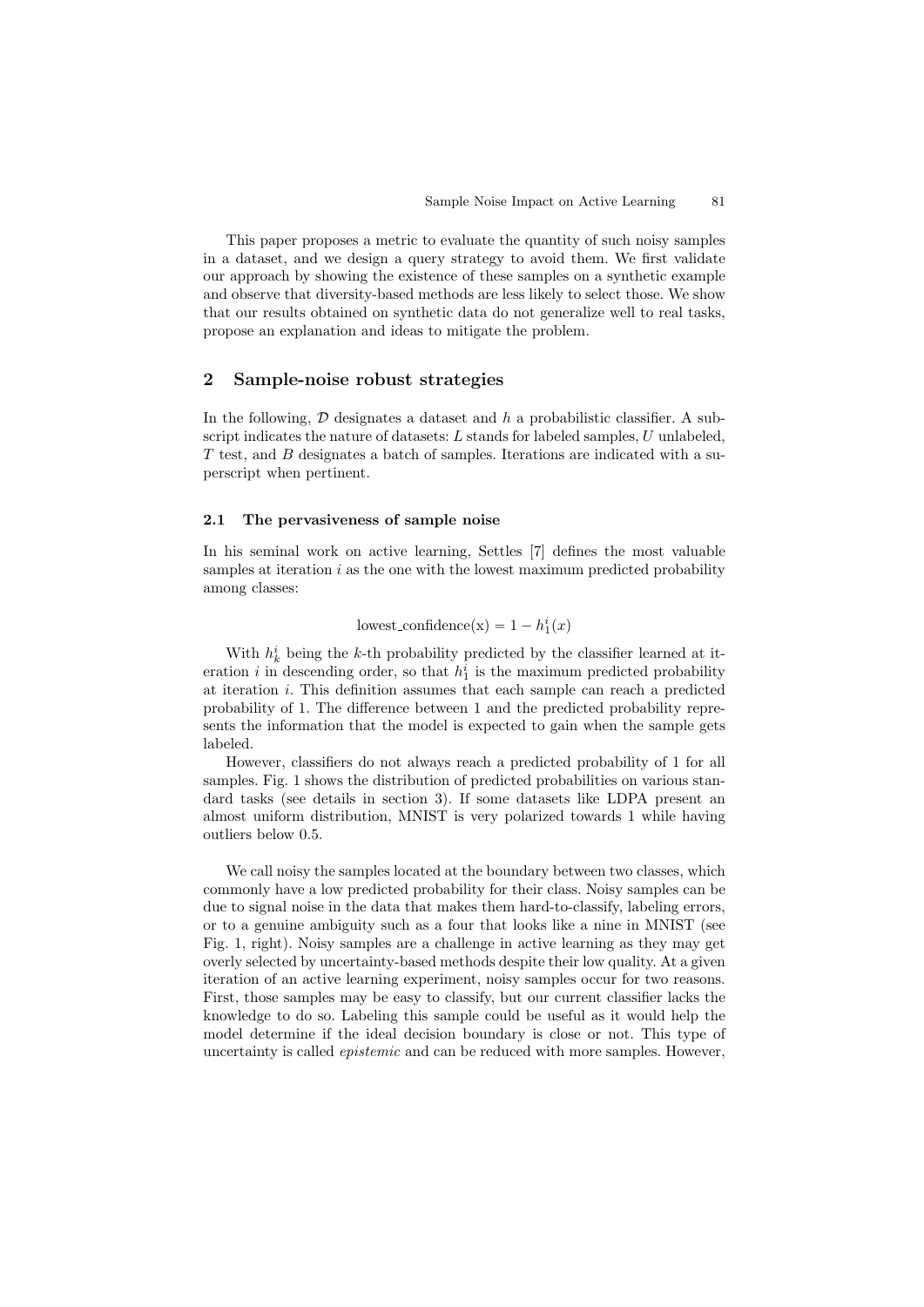

Fig. 1. Distribution of prediction probabilities by a model in a 2-fold setting, and examples of ambiguous samples on the MNIST dataset.

it may also be that this sample is ambiguous and that an ideal classifier would not do any better. The noise is then due to aleatoric uncertainty that cannot be reduced.

Let us call  $h^{\infty}$  this ideal classifier obtained by training the model on all available training data . We use it to define the theoretical informed lowest confidence sampler (denoted by IConfidence) based on the following score:

$$
u(x) = h^{\infty}(x) - h_1^i(x)
$$

We expect this sampler to account for aleatoric uncertainty and therefore focus only on reducing epistemic uncertainty. If  $h^{\infty}$  is unknown at experiment time, it can be estimated in a research context where all labels are known. Such an oracle can be useful in active learning research by providing a golden standard of the maximum achievable accuracy in an experiment.

#### 2.2 Measuring sample noise

Misclassified samples are a source of sample noise, and [5] proposes to identify them using human annotation. This approach can be considered a golden standard but is hard to perform because of human labeling costs.

We previously suggested that sample noise could be measured as the maximum probability predicted by a good enough classifier. In order to extend this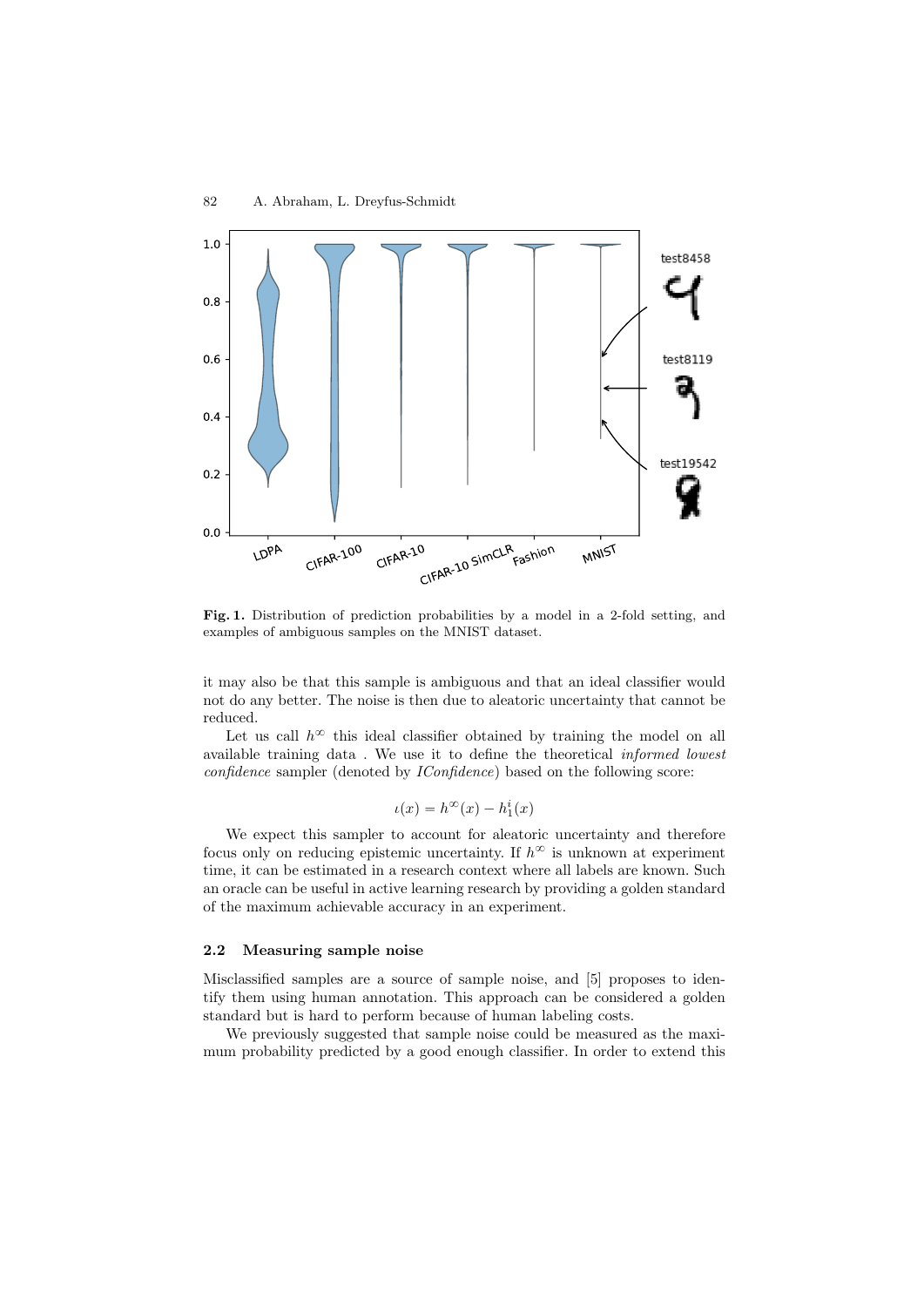measure to a set of samples, we propose to rely on a metric previously introduced in [1] called reverse batch accuracy or RBA for short. RBA measures how easy samples are to classify by training a classifier on the test set and measuring its accuracy on sample batches. The lower the RBA score, the harder samples are to classify for the model, so the noisier are the samples.

#### 2.3 Incremental Weighted K-Means (IWKMeans)

The goal of batch active learning strategies is to select batches of samples  $\mathcal{D}_B$ representative of the unlabeled data  $\mathcal{D}_B \sim \mathcal{D}_U$ . For a given notion of similarity sim between batches, this leads to the following maximization objective:

$$
\operatorname{argmax}_{\mathcal{D}_B} \operatorname{sim}(\mathcal{D}_B, \mathcal{D}_U) \tag{1}
$$

In [8], the similarity is taken as  $-\sum_{u\in\mathcal{D}_U}d(\mathcal{D}_B, u)$  with d being the squared distance to the closest point in the set  $d(D_B, u) = \min_{b \in \mathcal{D}_B} ||b - u||^2$ . This corresponds to the inertia objective of the K-Means clustering. The authors propose to use it in a two-step procedure called *Weighted K-Means* (WKMeans) where a set of samples are preselected using margin sampling, and then the final batch is selected by using K-Means.

The above objective does not consider already labeled data and can lead to suboptimal batches lying in regions of high-density of labeled samples. A natural refinement is to additionally impose that the selected batch differs from already labeled data, *i.e.* to minimise similarity  $\text{sim}(\mathcal{D}_B, \mathcal{D}_L)$ :

> $\arg\max_{\mathcal{D}_B} \sin(\mathcal{D}_B, \mathcal{D}_U)$  $\text{sim}(\mathcal{D}_B, \mathcal{D}_U)$  subject to  $\text{argmin}_{\mathcal{D}_B} \text{sim}(\mathcal{D}_B, \mathcal{D}_L)$

In the context of K-Means, minimizing this similarity is equivalent to preventing points close to labeled data to drag the centroids toward them. This is done by adding the labeled points in the reference set used to compute distances in the K-Means objective that becomes  $-\sum_{u\in\mathcal{D}_U} d(\mathcal{D}_B \cup \mathcal{D}_L, u)$ . This translates algorithmically by adding cluster centers corresponding to already labeled samples and keeping them fixed during optimization. We refer to this approach as Incremental Weighted K-Means or IWKMeans for short, and it is described in Alg. 1. IWKMeans tends to repel batch samples from already selected samples, including the noisy ones. A similar approach is proposed in [3] where the values in the matrix of similarity between batch and selected samples are minimized.

Potential concerns. The fact that the method repels all selected samples and not only the noisy ones can be debated. We tested variants of this method that repels noisy samples only, or noisy and very easy to classify samples as they can also be considered detrimental [1]. Since all variants had similar performances, we present here the simplest one. Another concern is the convergence of this modified version of K-Means. It is easy to imagine in two dimensions how fixed centers can prevent a moving one to reach its minimum. From our experience, the K-Means++ initialization prevents most of these problems, and Fig. 2 proves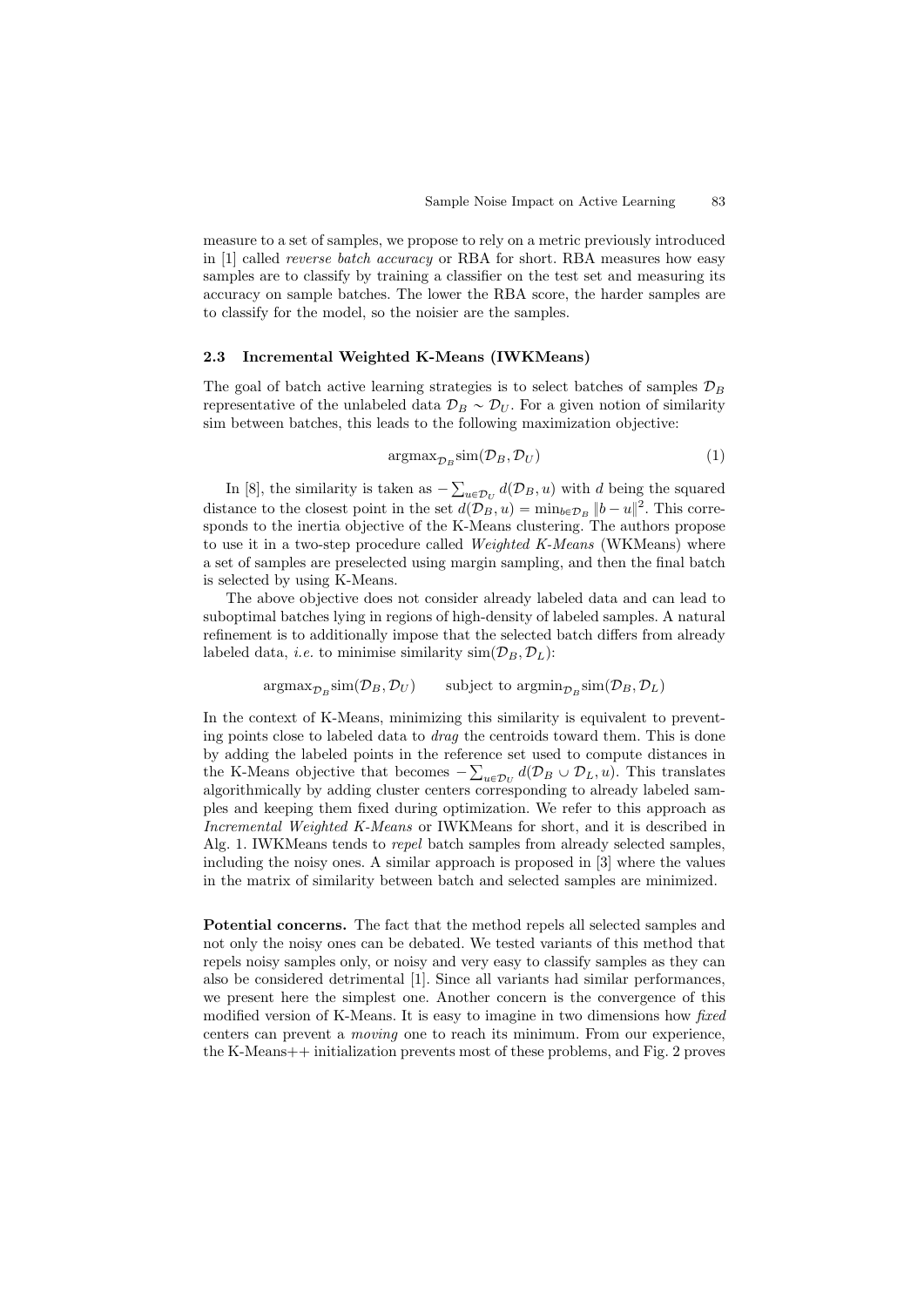#### $\text{mid}$ 84 A. Abraham, L. Dreyfus-Schmidt

```
Data: \mathcal{D}_L^0, \mathcal{D}_U^0Result: h^{n_{iter}}for i \leftarrow 1 to n_{iter} do
Margin sampling to pre-select \beta k samples among the unlabeled ones:
  P^i = \arg \max_{\mathcal{D}_U^i} 1 - (h_1^i(x) - h_2^i(x))Perform K-Means on P^i with k moving and \mathcal{D}_L^i fixed centroids:
  \mathcal{D}_B^i = \arg\min_{\mathcal{D}_B^i \subset P^i} \sum_{x \in P^i} d(\mathcal{D}_B^i \cup \mathcal{D}_L^i, x)Update all sets and train the classifier:
  {\mathcal{D}}_L^{i+1} \leftarrow {\mathcal{D}}_L^i \cup {\mathcal{D}}_B^i \hspace{1cm} {\mathcal{D}}_U^{i+1} \leftarrow {\mathcal{D}}_U^i \backslash {\mathcal{D}}_I^ih^{i+1} \leftarrow h^i + \mathcal{D}_B^iend
```
Algorithm 1: IWKmeans algorithm

the method's efficiency in a two-dimensional setting. For the sake of clarity and concision, we refer the reader to this online study of IWKMeans convergence<sup>1</sup>.

## 3 Experiments

We perform active learning experiments on synthetic and natural datasets following the framework described in [1]. Random sampling (Random) is the baseline. We use *KCenterGreedy* (KCenter) as a proxy for Core-sets [6] since there is no open implementation available. Note that the latter uses the activation of the penultimate layer of neural networks, so we have adapted it to random forests by considering a PCA-reduced forest embedding. We compare lowest confidence sampling (Confidence) as described above to its informed counterpart *IConfi*dence. We also compare Weighted K-Means[8] (WKMeans) with  $\beta = 10$  to our proposed IWKMeans. BatchBALD[4] was not considered due to its prohibitive computational time of several hours compared to less than one minute for others.

We run ten iterations using five repeated two-fold cross-validation for each task. Reported results include means and confidence intervals at 10th and 90th quantiles. Cifar10 and Cifar100 tasks are run on ImageNet embeddings, Cifar10 SimCLR is run on embeddings learned using contrastive learning [2], and other tasks are run using raw data. A Random Forest is used on the LDPA task, all others use a multi-layer perceptron with hidden layers of size 128 and 64. More details can be found on the code repository<sup>2</sup> or in [1].

## 3.1 Synthetic problem with noisy samples

To create noisy samples, we design a task where samples from a given class are not distinguishable from those of another class. We create a 10-class task composed of spatially isolated blobs. Some blobs are composed of regular samples that all belong to the same class. Other blobs are composed of samples randomly

 $^{\rm 1}$  https://dataiku-research.github.io/cardinal/auto\_examples/plot\_incr\_ kmeans.html

 $^{\rm 2}$  https://github.com/dataiku-research/paper\_ial\_2021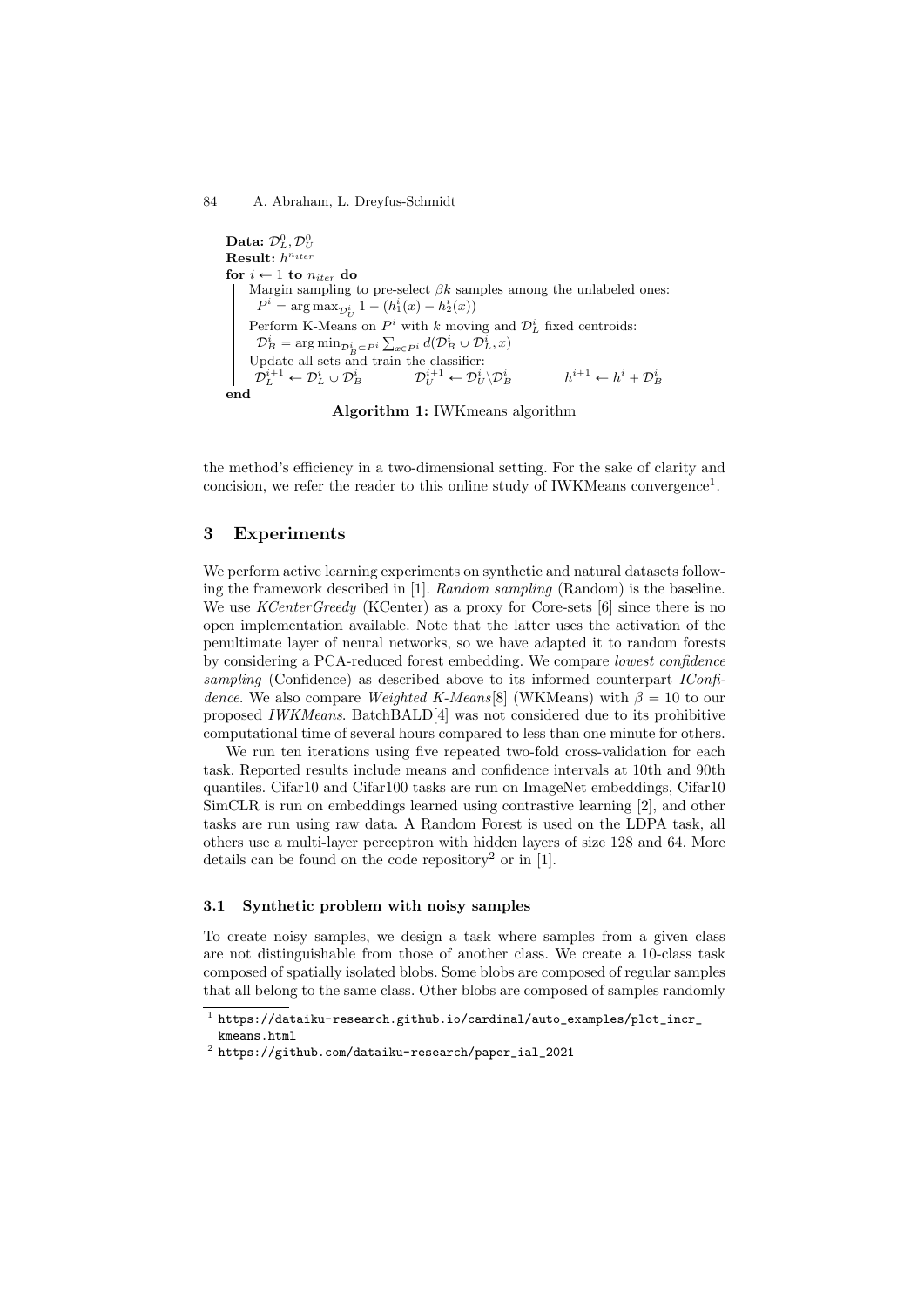assigned to two different classes; we call them noisy blobs since their samples are impossible to classify. We create a low-dimensional problem with 10000 samples, 2 features, 10 classes, 200 blobs, half of which are noisy. The active learning experiment uses 20 batches of 20 samples. We also create a high-dimensional problem with the same characteristics except that the data has 40 features, and we generate 90 blobs, 30 of which are noisy. We use accuracy AUC over the whole experiment to measure strategy performances. In this synthetic experiment, we know which samples are noisy by construction and therefore report the ratio of noisy samples (NSR) as a measure of sample noise instead of its proxy RBA. Note that RBA is strongly correlated  $(> 0.95)$  with NSR. Results are reported in Fig. 2.



Fig. 2. Test accuracy on synthetic problems.

Table 1. AUC and ratio of noisy samples per method. Standard deviation is in parenthesis. Best answers in terms of accuracy (higher) and Noisy Sample Ratio (lower) are in bold.

|  |  |                                                 | Dataset Metric Random KCenter Confidence IConfidence WKMeans IWKMeans          |  |
|--|--|-------------------------------------------------|--------------------------------------------------------------------------------|--|
|  |  |                                                 | Noisy LD AUC 38.6 (1.5) 47.9 (0.5) 26.7 (2.5) 24.5 (1.4) 44.0 (1.2) 48.1 (1.0) |  |
|  |  | Noisy LD NSR $50.3(4.1)42.4(2.0)38.9(6.5)$      | <b>10.1</b> (4.6) 43.5 (2.6) 39.3 (1.8)                                        |  |
|  |  | Noisy HD AUC $50.7(2.1)61.7(1.1)58.0(1.2)$      | 55.0 (1.5) 60.6 (0.9) 63.2 (0.6)                                               |  |
|  |  | Noisy HD NSR $35.0$ (3.0) 24.5 (1.5) 25.6 (1.5) | <b>3.2</b> (1.1) 33.4 (1.5) 26.9 (1.8)                                         |  |

In terms of performances, IWKMeans dominates all methods, which is what was expected. KCenter is closely following which is surprising since the model here is a random forest and we did not expect our quick adaptation to this model to perform well. We would have expected Confidence to select more noisy samples and perform poorly because of that. Instead, it seems to be penalized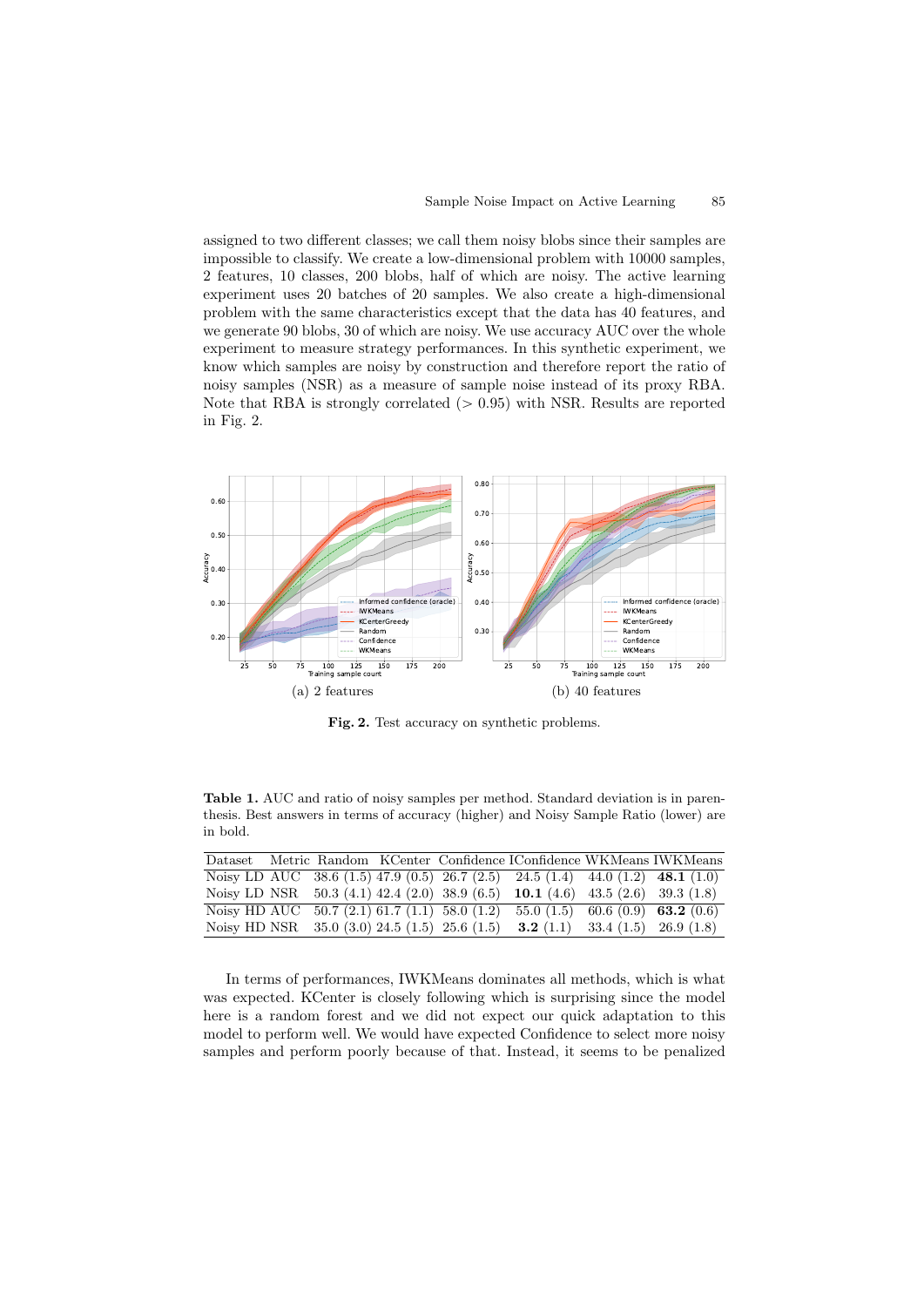#### $\text{midt}$ 86 A. Abraham, L. Dreyfus-Schmidt

by its lack of diversity and exploration. IConfidence minimizes the number of noisy samples selected, as expected, and yet it performs as badly as Confidence for the same reasons. In the end, this experiment shows that diversity can be as crucial as sample noise, and we expect a sweet spot to exist. Overall, we also observe that IWKMeans seem to be more robust to noisy samples. More insights are available in appendix Fig. A4.

Table 2. Area under the curve for accuracy (AUC) and reverse batch accuracy (RBA) per method averaged over all repetitions. Standard deviation is in parenthesis. Bold values are statistically significantly higher than the others based on a Friedman test with Nemenyi post-hoc test which details are available in Fig. A5 in appendix.

| Dataset      |     |                                             |                                                     | Metric Random KCenter Confidence IConfidence WKMeans IWKMeans                          |           |
|--------------|-----|---------------------------------------------|-----------------------------------------------------|----------------------------------------------------------------------------------------|-----------|
| LDPA         | AUC |                                             |                                                     | <b>59.0</b> (0.5) 57.2 (0.5) 51.9 (1.1) 51.2 (0.8) <b>63.1</b> (0.3) <b>63.6</b> (0.3) |           |
| LDPA         | RBA |                                             | 67.1 $(0.7)$ 49.3 $(2.3)$ 51.6 $(2.0)$              | <b>98.9</b> (0.1) 67.8 (1.1) 67.6 (1.1)                                                |           |
| Cifar10      | AUC |                                             | $80.9(0.2)$ <b>82.0</b> $(0.2)$ <b>81.9</b> $(0.2)$ | <b>82.9</b> (0.4) 81.8 (0.2) 81.6 (0.2)                                                |           |
| Cifar10      | RBA |                                             | $91.5$ (4.8) 81.5 (10.7) 80.5 (12.6)                | <b>94.9</b> (3.5) 85.2 (9.0) 85.3 (9.1)                                                |           |
| Cifar10S AUC |     | $88.8(0.2)$ $89.2(0.2)$ <b>89.5</b> $(0.2)$ |                                                     | <b>89.6</b> (0.3) <b>89.4</b> (0.2) <b>89.5</b> (0.3)                                  |           |
| Cifar10S RBA |     | $93.5(1.3)$ 87.5 (1.8) 80.0 (3.6)           |                                                     | <b>96.5</b> (0.8) 86.2 (2.8) 87.9 (2.3)                                                |           |
| MNIST AUC    |     |                                             | $90.9(0.2)$ $91.2(0.3)$ <b>93.5</b> $(0.2)$         | <b>93.8</b> (0.3) <b>94.2</b> (0.1) <b>94.2</b> (0.1)                                  |           |
| MNIST RBA    |     | <b>97.6</b> (0.2) 96.6 (0.4) 92.3 (8.1)     |                                                     | <b>97.7</b> (2.5) 88.1 (0.4) 86.9 (0.6)                                                |           |
| Fashion AUC  |     |                                             | $82.4(0.2)$ 79.3 $(0.3)$ 83.5 $(0.3)$               | <b>85.0</b> (1.0) <b>84.3</b> (0.1) <b>84.3</b> (0.1)                                  |           |
| Fashion RBA  |     |                                             | $88.1(0.4)$ 90.8 (9.7) 82.3 (15.9)                  | <b>91.3</b> (7.3) 70.6 (0.7)                                                           | 69.2(0.7) |
| Cifar100 AUC |     |                                             | 48.5 (0.3) 48.3 (0.2) 46.2 (0.2)                    | <b>50.8</b> (0.6) <b>48.9</b> (0.2) <b>49.0</b> (0.3)                                  |           |
| Cifar100 RBA |     |                                             |                                                     | 69.4 (9.2) 71.2 (14.1) 55.6 (15.6) 88.8 (5.8) 70.7 (9.2)                               | 70.0(9.9) |

## 3.2 Real datasets

We now analyze the samplers behaviors on our collection of real-life datasets.

Informed lowest confidence. IConfidence is equivalent or better than confidence in all cases. It is also the best strategy for all tasks except MNIST and LDPA. Note that the RBA of this method is much higher than the other strategies. It reveals that getting too close to the decision boundary may not be required for good performance. Even more, this oracle method does not enforce diversity but yet overpowers diversity enforcing methods. This questions the fundamental hypothesis that enforcing diversity is mandatory to obtain good performances. Further work will investigate further this sampler and try to reproduce its behavior online with proxy metrics proposed in [1].

IWKMeans. WKMeans and IWKMeans bring a significant uplift against random and all other uncertainty-based or unsupervised methods in all tasks except CIFAR10 with SimCLR embeddings. IWKMeans outperforms WKMeans on LDPA only, making it hard to draw a definitive conclusion on real tasks. Further experiments are needed to investigate these behaviors. Early investigations suggest that the variation in density of noisy samples in multiclass settings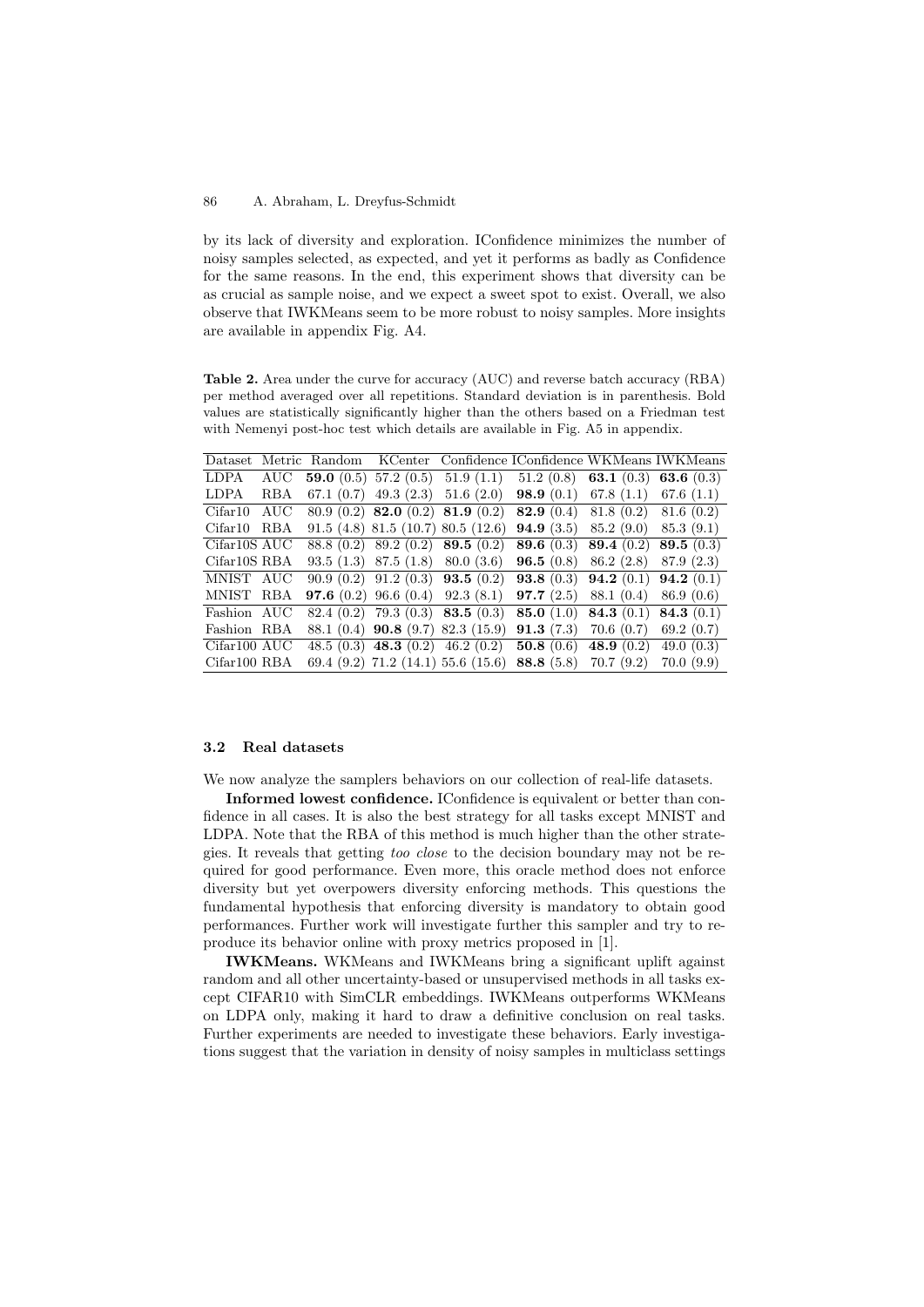

Fig. 3. Results on real datasets